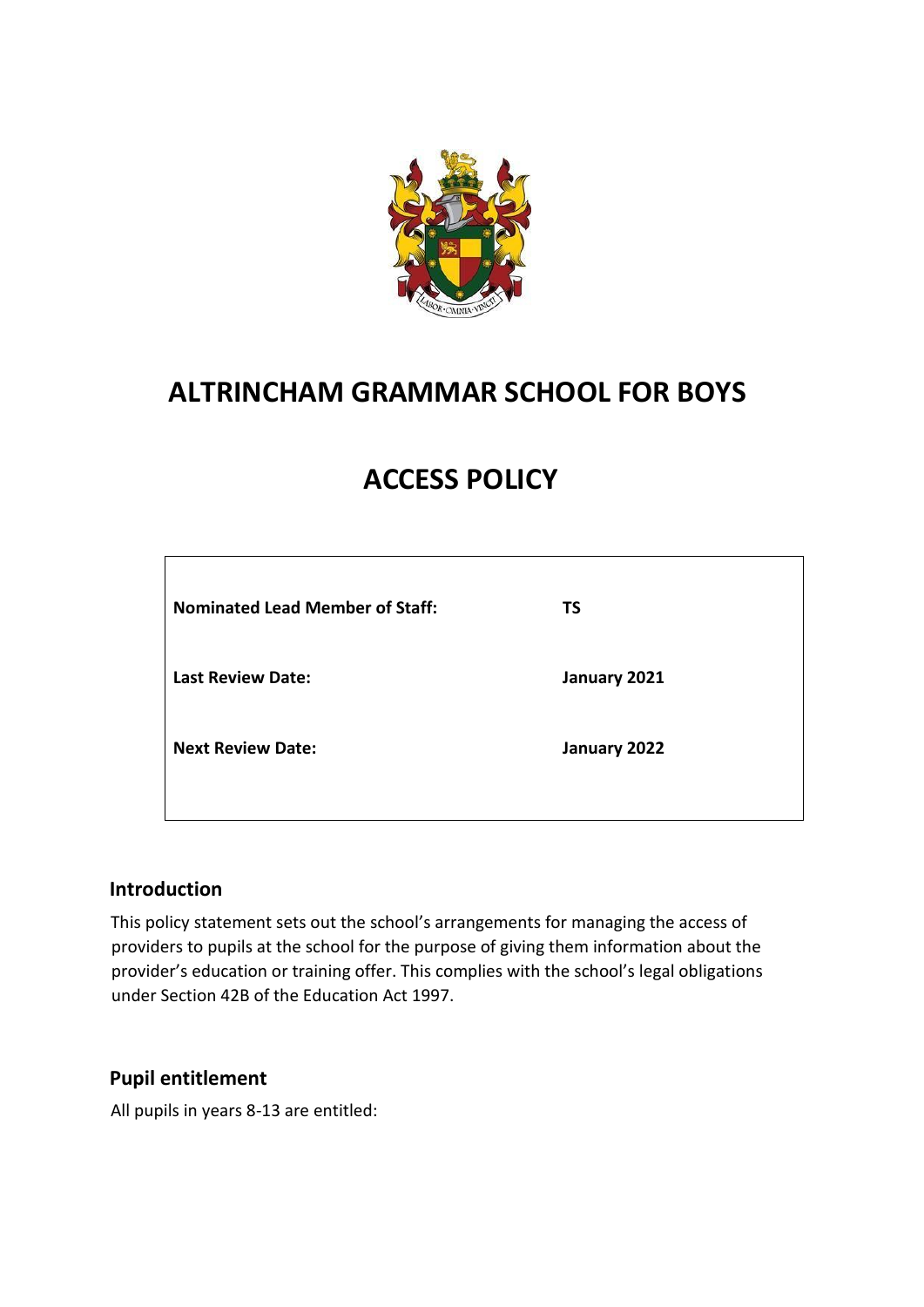to find out about technical education qualifications and apprenticeships opportunities, as part of a careers programme which provides information on the full range of education and training options available at each transition point;

to hear from a range of local providers about the opportunities they offer, including technical education and apprenticeships – through options events, assemblies and group discussions and taster events;

• to understand how to make applications for the full range of academic and technical courses.

## **Management of provider access requests**

#### **Procedure**

A provider wishing to request access should contact Emyr Thomas, Head of Careers.

Telephone: 0161 928 0858 Email: ethomas@agsb.co.uk

#### **Opportunities for access**

A number of events, integrated into the school careers programme, will offer providers an opportunity to come into school to speak to pupils and/or their parents/carers:

| Year |                                                                                                                                                                                                                                                                                 |
|------|---------------------------------------------------------------------------------------------------------------------------------------------------------------------------------------------------------------------------------------------------------------------------------|
| 8    | Opportunity to deliver assembly or offer talk at lunchtime                                                                                                                                                                                                                      |
| 9    | Opportunity to deliver assembly or offer talk at lunchtime or during the<br>timetabled careers lessons                                                                                                                                                                          |
| 10   | Opportunity to deliver talk at lunchtime to the pupils or to the parents<br>as part of the 'Preparing for Work Experience Evening' (held annually<br>mid-October)<br>Providers may also speak to students and parents via the STEAM Careers<br>Fair held annually in early July |
| 11   | Opportunity to deliver assembly or offer talk at lunchtime or during the<br>timetabled careers lessons                                                                                                                                                                          |
| 12   | Opportunity to deliver talk at lunchtime as part of the Aspirations<br>programme. A talk/workshop can also be delivered via the timetabled<br>ACE12 lessons                                                                                                                     |